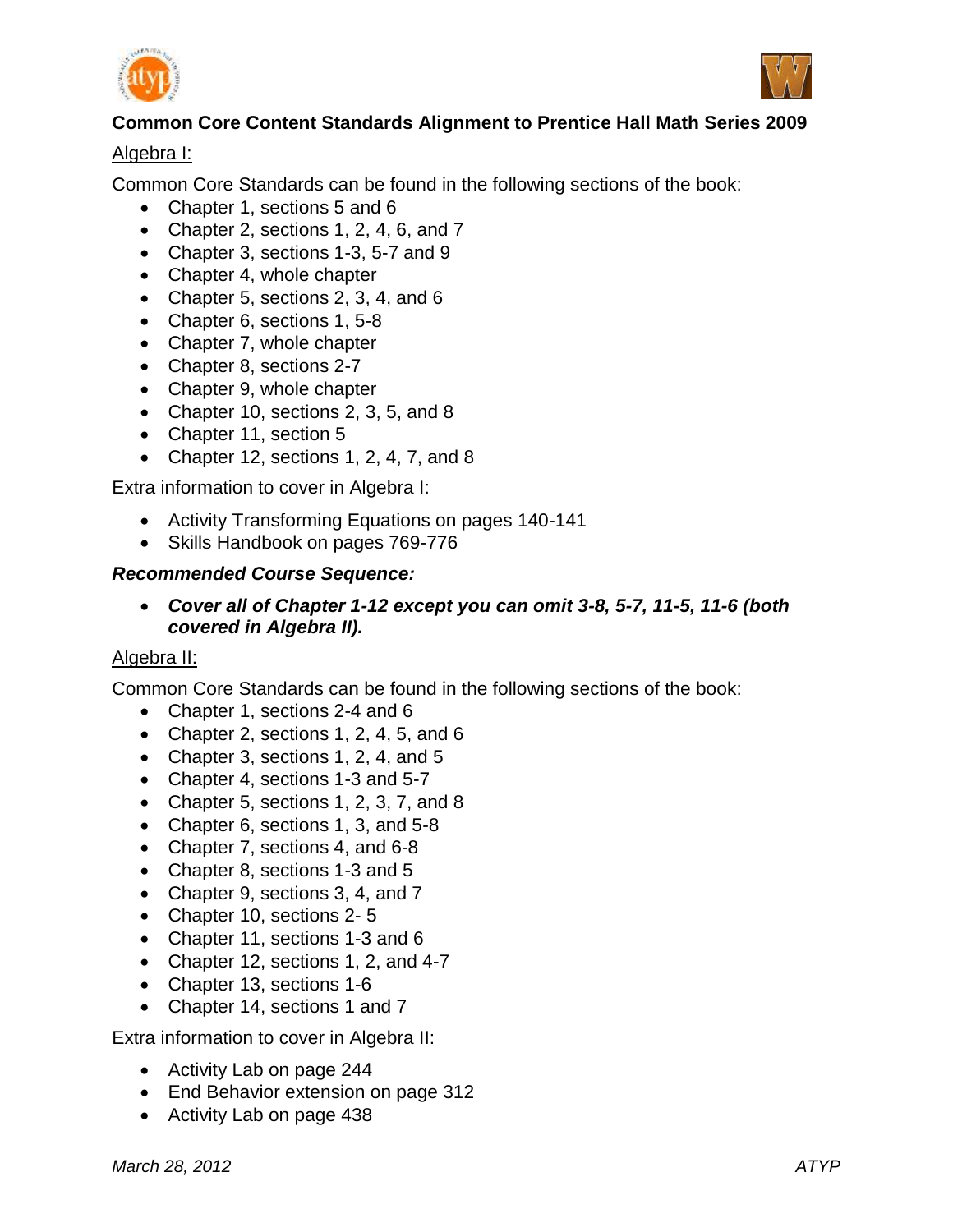



- Activity Lab on page 699
- Extra activity is needed to cover standards:

S-IC.5. Use data from a randomized experiment to compare two treatments; use simulations to decide if differences between parameters are significant S-IC.6. Evaluate reports based on data.

#### *Recommended Course Sequence:*

*Cover all of Chapter 1-13.6 and 14.1 except you can omit 3-6, 5-6, and 10-6*

#### Geometry:

Common Core Standards can be found in the following sections of the book:

- Chapter 1, sections 2-5
- Chapter 2, section 5
- Chapter 3, sections 1 and 3
- Chapter 4, sections 1
- Chapter 5, sections 1-3
- Chapter 6, sections 2-4, 6, and 7
- Chapter 7, sections 1-7
- Chapter 8, sections 1-6
- Chapter 9, sections 1-5
- Chapter 10, sections 2-8
- Chapter 11, sections 2 and 3
- Chapter 12, sections 1-5 and 7

#### *Recommended Course Sequence:*

*Cover all of Chapter 1-12 except you can omit 7-8, 11-6, and 12-6*

#### Precalculus (Lial, Hornsby, and Schneider; Pearson, 2005):

Common Core Standards can be found in the following sections of the book:

- Chapter 2, sections 1-7
- Chapter 3, sections 1-5
- Chapter 4, sections 1-6
- Chapter 5, section 4
- Chapter 6, sections 1-5
- Chapter 7, sections 1, 3, 5, and 7
- Chapter 8, sections 1-6
- Chapter 9, sections 1, 2, 5, 7, and 8
- Chapter 10, sections 1-3
- Chapter 11, sections 1-4, 6 and 7

#### *Recommended Course Sequence:*

 *Cover all of Chapter 2-11 except you can omit 3-6, 8-7, 8-8, 9-4, 9-6, and 11- 5. Include 8-7, 8-8, and 9-4 as time permits.*